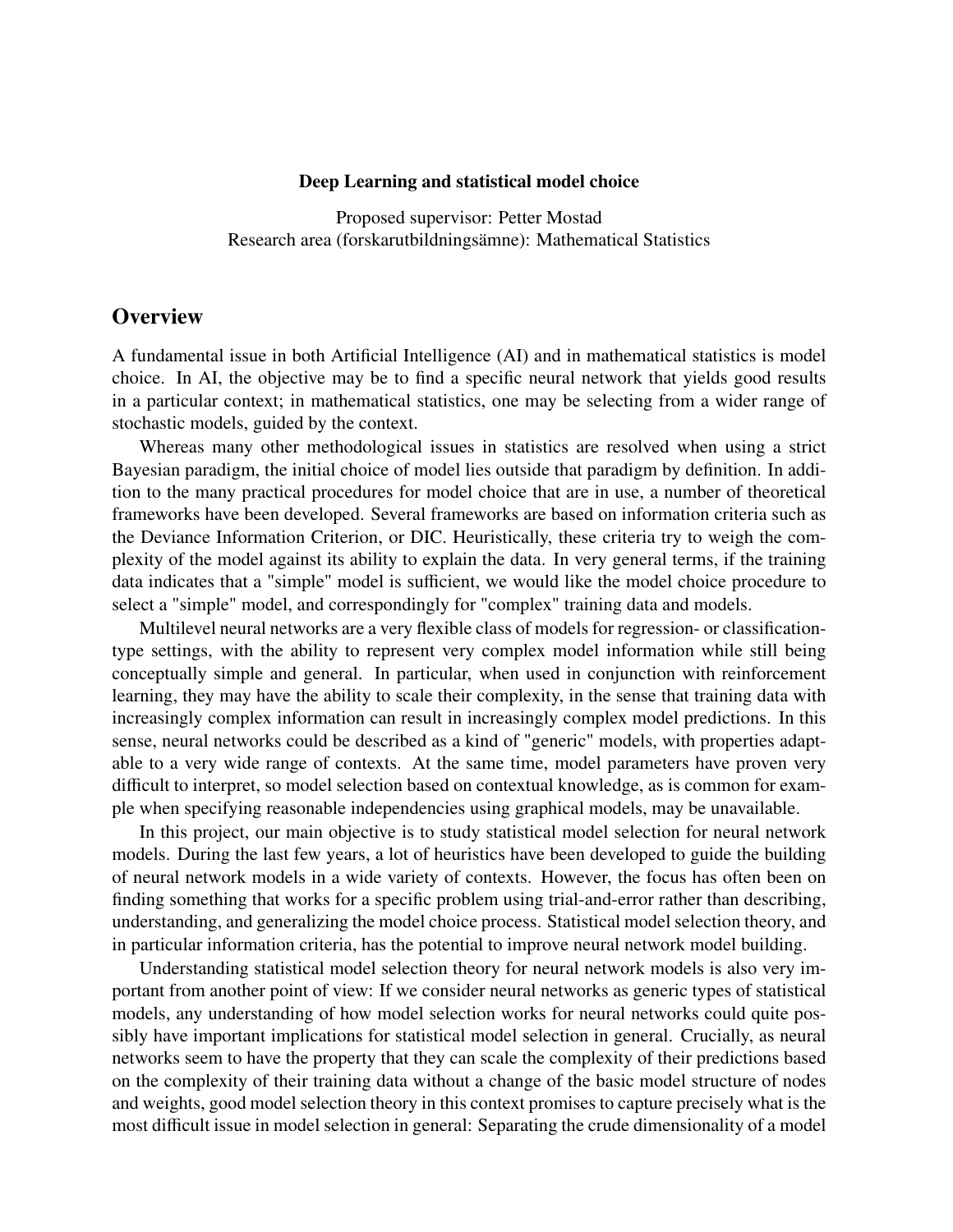from its "complexity" in a more general sense. Studying implications of neural network model selection theory for model selection theory in general is the second objective of the project.

# Project content

In an effort to adress the problem of overfitting, we will focus on Bayesian neural networks, so we will require a prior density on the space of network parameters. We may then use the following notation for both neural network and other types of Bayesian models: Assume we want to predict  $y_0$  from  $x_0$  using a training set of pairs  $(x_i, y_i)$ ,  $i = 1, \ldots, N$ . Writing  $x = (x_1, \ldots, x_N)$ <br>and  $y = (y_0, \ldots, y_N)$  a model M for this task establishes a parameter space  $\Theta_{y_i}$  a prior density and  $y = (y_1, \ldots, y_N)$ , a model *M* for this task establishes a parameter space  $\Theta_M$ , a prior density  $\pi(\theta \mid M)$  for  $\theta \in \Theta_M$ , and a likelihood model  $\pi(y_i \mid x_i, \theta, M)$  so that the required prediction is given by the density given by the density

$$
\pi(y_0 \mid x_0, x, y, M) = \int_{\theta} \pi(y_0 \mid x_0, \theta, M) \pi(\theta \mid x, y, M) d\theta
$$

where

$$
\pi(\theta \mid x, y, M) \propto \pi(\theta \mid M) \prod_{i=0}^{N} \pi(y_i \mid x_i, \theta, M).
$$

In a first and second paper, we will explore the use of model selection criteria such as DIC for the selection of *M* from the set of neural networks, for specific contexts (see below). In particular, we will investigate how currently used heuristics for model selection may correspond to more theoretical statistical criteria.

In a third and fourth paper, we would for the same contexts also look at models *M* constructed in a more context-specific tranditional way. We would then explore the utility of model selection procedures applied to both types of models.

# Project participants

A PhD student. One should aim for a candidate with a strong background in both mathematical statistics and computer science.

Proposed supervisor: Professor Petter Mostad. During 2012-2017, Mostad had funding from Vetenskapsrådet for a project focusing on inference for Bayesian Networks. The more theoretical papers from this work are or will be published in Machine Learning journals. Mostad has also worked on a wide variety of applied projects where practical use of model selection has been important.

Proposed assistant supervisor: Professor Rebecka Jörnsten. Jörnsten has a number of publications which are related to Machine Learning problems and methods. She has worked on model selection for high-dimensional regression and network models, model selection for clustering and on methods for data integration. CV is available on request.

Proposed assistant supervisor: Professor Alexander Schliep. Schliep has a strong record in statistics-related computer science. He has worked on applications related to gene expression and DNA sequence analysis, and has also made a number of more theoretical contributions, in particular in relation to MCMC methods.